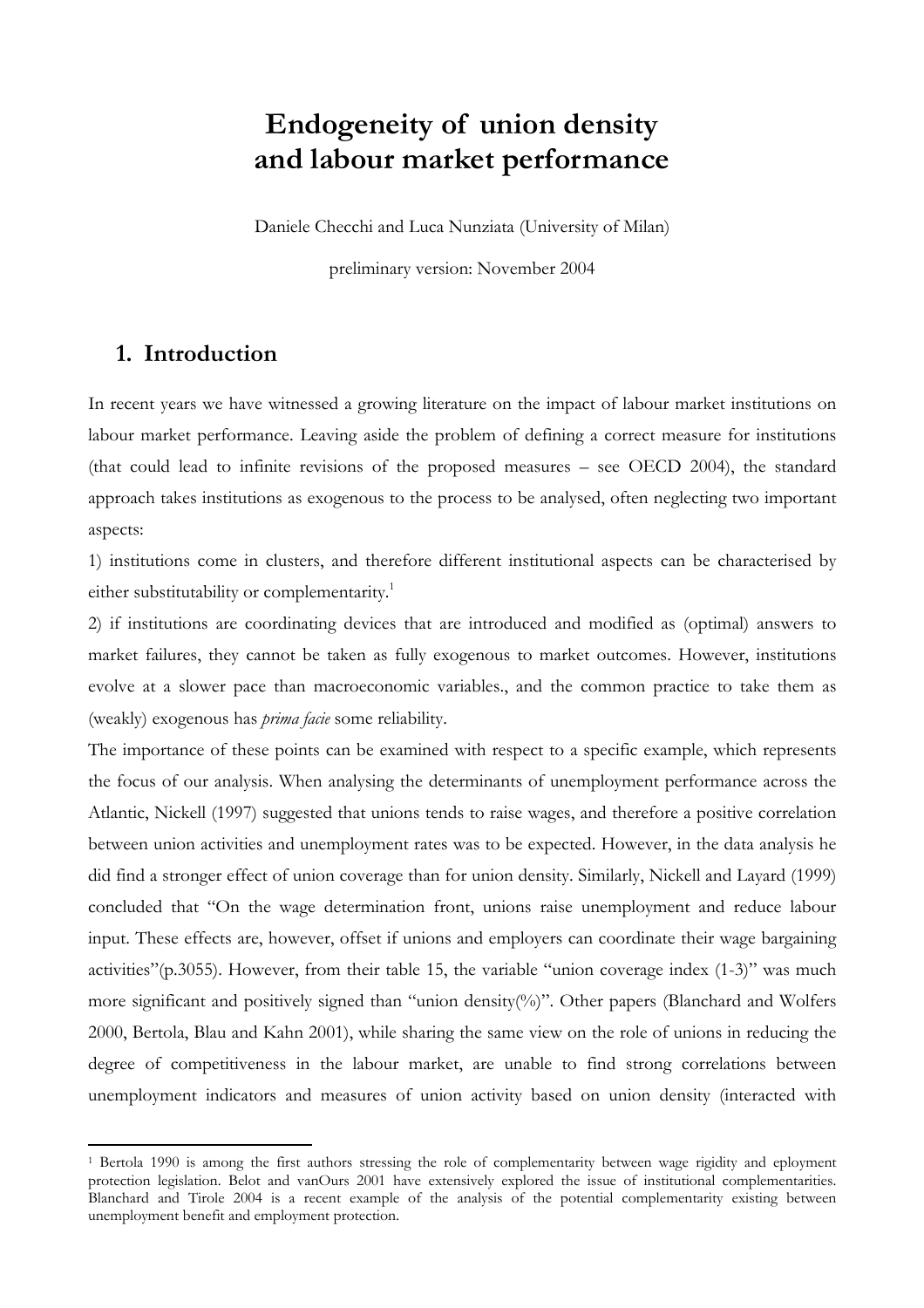macroeconomic shocks). Eventually, Boeri, Nicoletti and Scarpetta (2000) find a significant impact of union density onto the employment rate. Other papers (like Nicoletti, Scarpetta and Boyalud 2000, Nunziata 2004, Nickell et al. 2005) follow the lead of taking labour market institutions as given and use them to account for country differences in unemployment and/or other labour market performance indicators (employment rates, turnover rates, wage dispersion). Overall, we may conclude from this literature that, once union density rates are considered as exogenously determined, they are either uncorrelated or positively correlated with unemployment rates.

On the other side, some authors (Checchi and Lucifora 2002, Checchi and Visser 2005) have argued that whenever unions are perceived as providing workers' insurance against unemployment risk, the union density is positively correlated with unemployment. But this applies only in countries where unions provide effective insurance (as in the so called "Ghent countries" - Finland, Belgium, Sweden and Denmark - where unions are involved in managing the unemployment benefit schemes), whereas for all other institutional contexts, the correlation between the two variables is negative, because greater unemployment weakens the bargaining power of unions, thus reducing the incentives to join them.<sup>2</sup> As a consequence, if we look at the correlation between unemployment and union density from the perspective of studying the determinants of union activity, we are puzzled by the lack of a coherent view on this issue in the literature.

Whatever the correlation between unemployment and union density may be, a general consensus exist about the fact that both variables have impact onto wage bargaining activity, whereas less is known about potential feedbacks from bargaining outcomes on the incentive to join the unions. In general this may depend on the structure of the extension laws.<sup>3</sup>

In the present paper we study the endogenous determination of unemployment, union density and wages in a sample of 20 OECD countries. Among all the institutional indicators we concentrate on union density because we intend to shed some light on the indeterminacy of the relationship between unions and economic performance. Our task is made easier by the fact that union density provides sufficient variation across countries and across years (Boeri et al. 2001). On the other side, we choose the unemployment rate as indicator of performance since it is the mostly widely used in the literature, despite the fact that it mixes supply and demand variations. Finally, the inclusion of labour costs in our analysis is motivated by the need of capturing in a more detailed way the wage bargaining process.

<sup>2</sup> Other sociological papers (Western 1997, Lange and Scrugg 1999, Oskarsson 2005) have consistent finding with respect to negative correlation between unemployment and union density.<br><sup>3</sup> According to Bain and Elsheikh 1976, following Marxian union theory, the erosion of real income is a major motive for

workers to turn to the unions and to union action in an attempt to defend their living standards. In Checchi and Visser 2005, the inflation rate has a negative impact on unionisation, but this impact is attenuated by the existence of indexation clauses.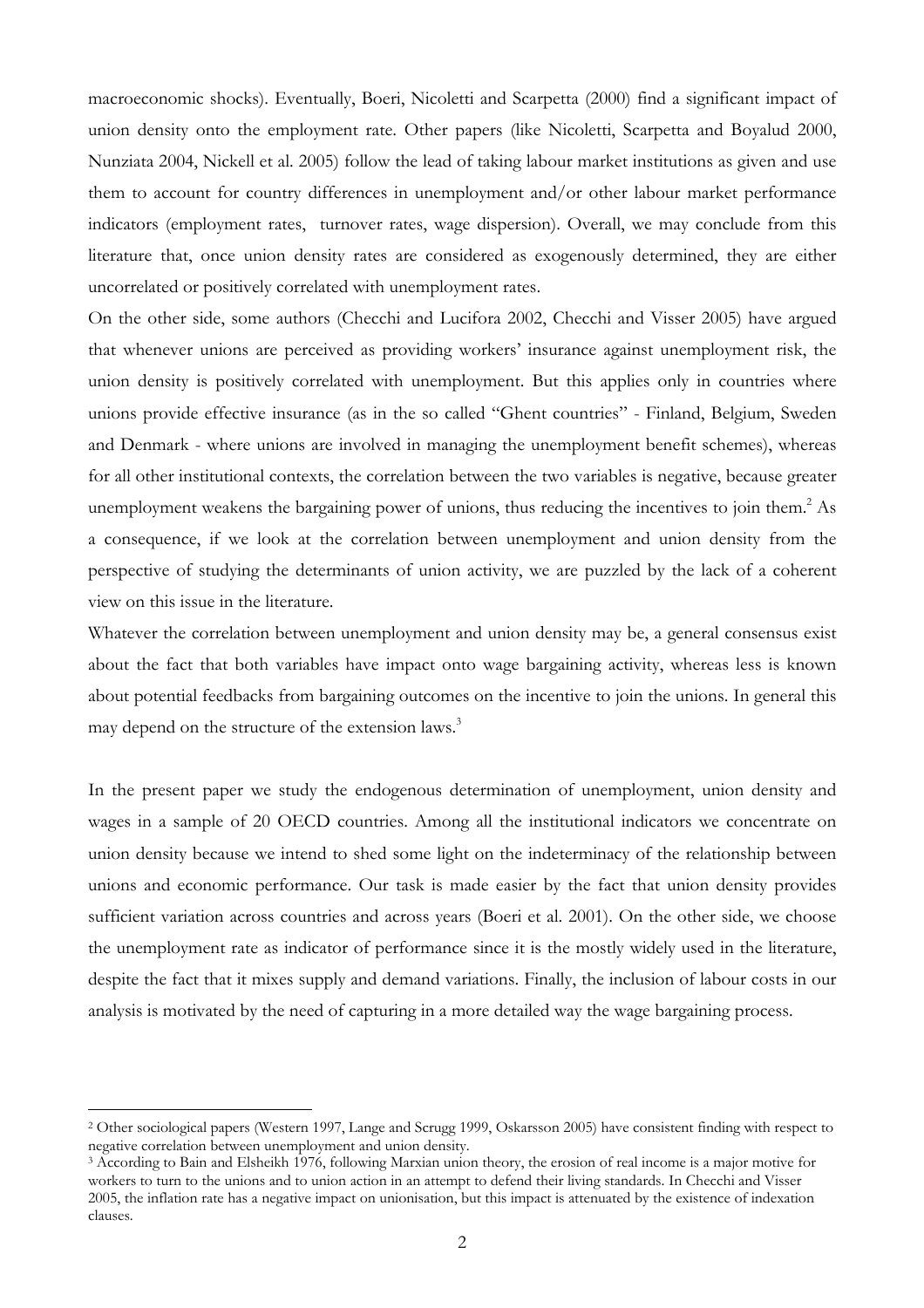While in principle we share the view that all institutions should be considered endogenous under a political economy approach, we are forced to set most of them as exogenous, in order to restrict our investigation to a manageable dimension. Nevertheless we think that our effort has important methodological implications for the future of institutional analysis. Our approach does not consider true source of exogeneity rooted in the history of national legal systems (as in Nicoletti and Scarpetta 2001 or in Botero et al. 2003), but focuses on two sources of variation: the institutional framework of a country (as captured by a set of institutional variables and their interactions) and the macroeconomic environment (described by a series of macroeconomic shocks).

### **2. Our strategy**

We have collected data on 20 OECD countries (Australia, Austria, Belgium, Canada, Denmark, Finland, France, Germany, Ireland, Italy, Japan, Netherlands, New Zealand, Norway, Portugal, Spain, Sweden, Switzerland, United Kingdom, United States) over the period 1960-2000. The graphs of the two main variables, union density (UD) and unemployment rate (UR) are reported in the next graph. Descriptive statistics are reported in the appendix.



ur

Figure 1 – Union density and unemployment – OECD countries – 1960-2000

Graphs by country year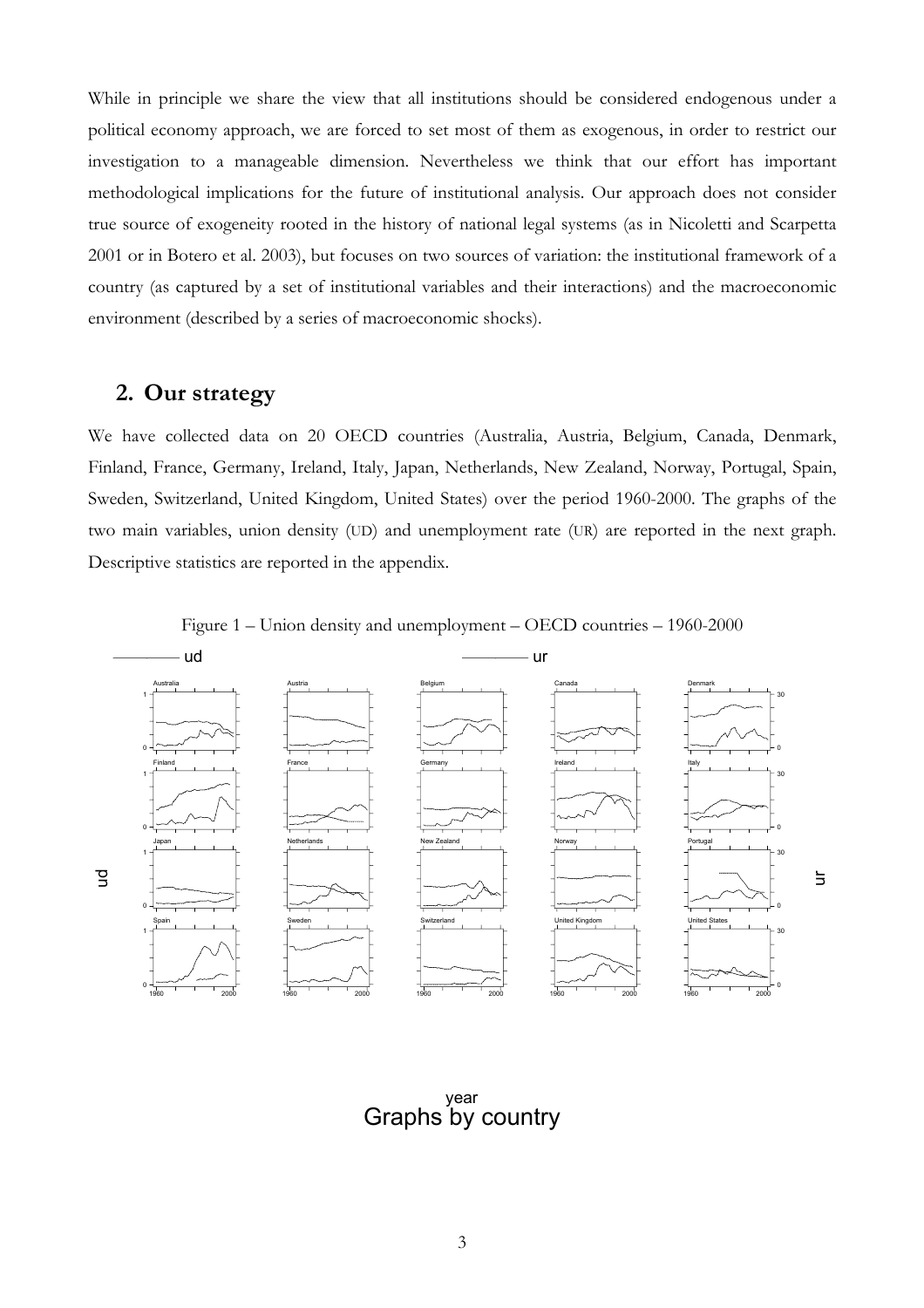Whether labour market institutions should stay on the left hand side or on the right hand side is an endless discussion. We believe the right answer consists in a joint determination through a system of equations. Denote with  $u_{it}$  unemployment in country *i* in year *t*, and  $m_{it}$  the corresponding union density rate. Our strategy should consist of estimating the system

$$
\begin{cases}\n u_{it} = \alpha_0 + \alpha_1 m_{it} + \alpha_2 \tau_{it} + \alpha' \mathbf{X}_{it} + \delta_i + \phi_t + \varepsilon_{it} \\
m_{it} = \beta_0 + \beta_1 u_{it} + \beta_2 \pi_{it} + \beta' \mathbf{X}_{it} + \eta_i + \gamma_t + \omega_{it}\n\end{cases} (1)
$$

where possible identifying restrictions are given by including the tax wedge  $\tau$  in the unemployment equation and the male employment manufacturing share  $\pi$  in the density equation.  $\mathbf{X}_{it}$  is a vector of common covariates (unemployment benefit coverage and duration, employment protection, bargaining coordination, minimum wage),  $\delta_i$  and  $\eta_i$  are country dummies,  $\phi_t$  and  $\gamma_t$  are year dummies, and  $\epsilon_{it}$ and  $\omega_{it}$  are random errors with  $Cov(\varepsilon, \omega) \neq 0$ . If we add to the previous system a wage equation  $w_{it}$ , which is identified through the inclusion of a productivity term  $\chi$ , we can now explore the complexity of the interactions between these three variables.

$$
\begin{cases}\n u_{ii} = \alpha_0 + \alpha_1 m_{ii} + \alpha_2 \tau_{ii} + \alpha_3 w_{ii} + \alpha' \mathbf{X}_{ii} + \delta_i + \phi_t + \varepsilon_{ii} \\
m_{ii} = \beta_0 + \beta_1 u_{ii} + \beta_2 \pi_{ii} + \beta_3 w_{ii} + \beta' \mathbf{X}_{ii} + \eta_i + \gamma_t + \omega_{ii} \\
w_{ii} = \sigma_0 + \sigma_1 m_{ii} + \sigma_2 u_{ii} + \sigma_3 \chi_{ii} + \sigma' \mathbf{X}_{ii} + \lambda_i + \kappa_t + \psi_{ii}\n\end{cases}
$$
\n(2)

#### **3. Empirical Analysis**

 $\overline{a}$ 

Tables 1 and 2 present the results of our estimations. Table 1 reports separate estimates of each equation in system (2) obtained using OLS and fixed effects. Columns 1, 4 and 7 introduce the basic specification, whereas columns 3, 6 and 8 consider potential interactions among the institutional variables; columns 2 and 5 replicates the basic model introducing the possibility of feedbacks from wage bargaining onto unemployment and/or union density. Our regressions are very much in line with previous studies, especially in the case of the unemployment and the union density equations<sup>4</sup>. The benefit and taxation variables seem to play the most relevant role in the unemployment equation. The effect of the benefit replacement ratio is reinforced in presence of longer benefit duration.<sup>5</sup> Employment protection has a positive impact on unemployment when introduced without interaction

<sup>4</sup> See the union density equation in Checchi and Lucifora (2001) and the unemployment model in Nickell et al (2005), and Bertola and al (2001), among the others.

<sup>5</sup> Note that in what follows all interactions between institutional variables are calculated as interaction between deviations from the world average. In this way the coefficient of each institution in levels can be read as the coefficient of the "average country", i.e. the country characterized by the average level of that specific institutional indicator, since for this average country, the interaction terms are zero.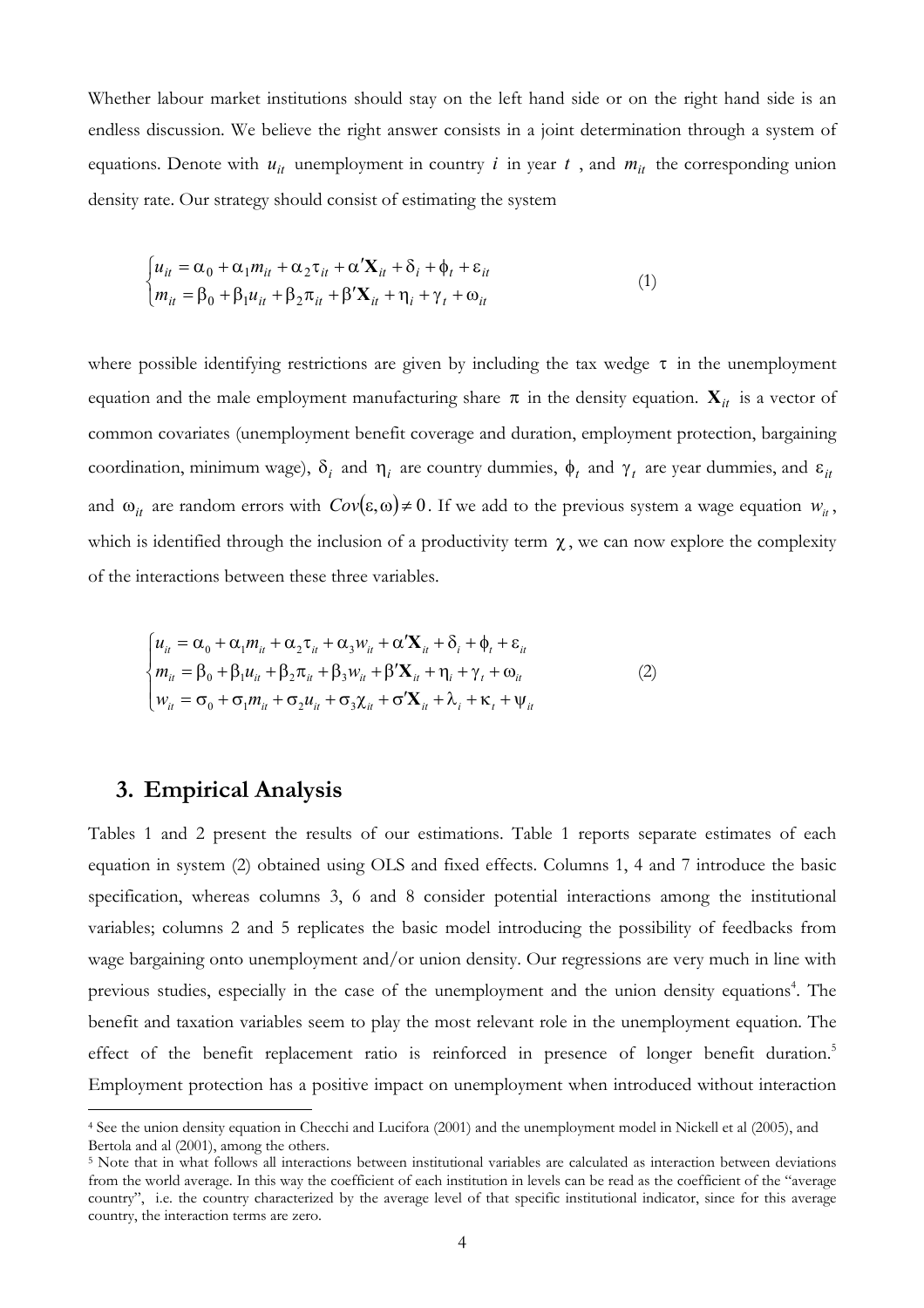(column 1), but changes sign when additional controls are introduced. Other relevant variables with a positive coefficient are the ratio of minimum to median wage and the (log) oil price in national currency, whereas the oil price in US dollars has the opposite impact: the combination of the two variables suggest that depreciation against the dollar has a positive impact, while the cost of oil has a negative impact onto employment. These variables summarize adverse global macro-economic conditions<sup>6</sup>. As regards union density we find a positive impact onto unemployment, in line with previous studies, though mitigated by higher bargaining co-ordination.

The union density equation in fourth and sixth columns shows that density is increasing in unemployment, benefits, the proportion of workers involved in strikes and males in manual manufacturing jobs over total employment. Notice that we also control for educational attainment of the population, finding a positive impact onto density. Finally, the wage equations reported in the final two columns suggest that productivity is the main determinant, with significant impact of tax wedge and unemployment benefit, in accordance with a bargaining theory of wage determination. Notice that both union density and unemployment rates have the expected sign in this equation (positive for density, as it implies a stronger bargaining power, and negative for unemployment, suggesting a lowering of the reservation wage). In turn, the bargained wage has positive and significant correlation with the unemployment rate, whereas it exhibits a weakly negative correlation with density rates.

<sup>6</sup> Muellbauer and Nunziata (2004) show that the oil price is a key variable in forecasting the US business cycle over the last 50 years, with an asymmetric effect over recession and expansion periods. Considering the US as the leader OECD country, the real oil price can be considered as a good proxy of global macroeconomic conditions.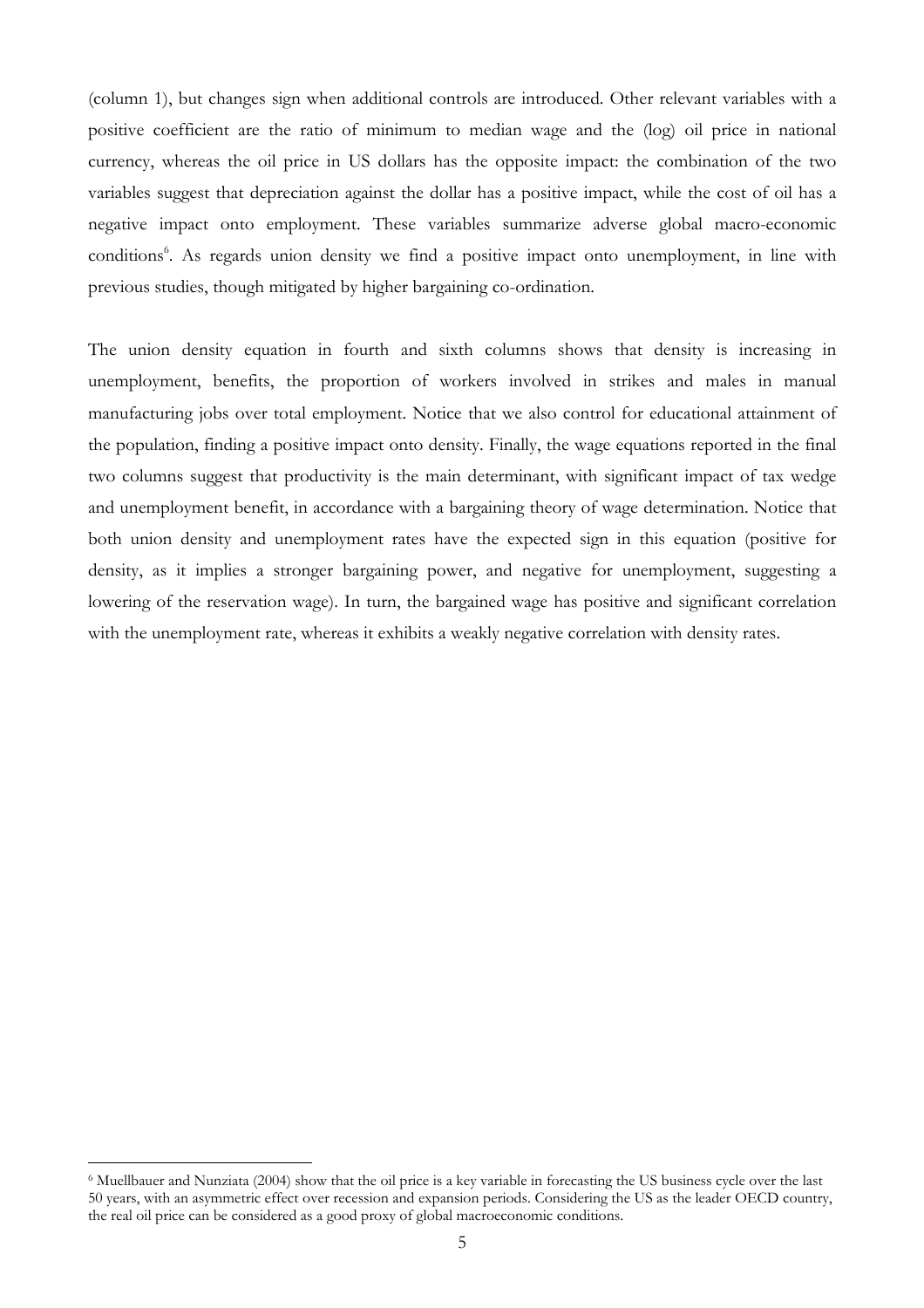| Table 1 – OLS single equation fixed effect regressions |  |
|--------------------------------------------------------|--|

|               | $\cdots$<br>$\cdots$                                                          |
|---------------|-------------------------------------------------------------------------------|
| variable name | variable label                                                                |
| bd            | benefit duration                                                              |
| brr           | benefit replacement rate                                                      |
| cow           | bargaining coordination                                                       |
| ep            | employment protection index                                                   |
| kaitz         | minimum to median wage                                                        |
| mmm           | (male/manual/manufacturing) % of male worker in industry dependent employment |
| loil          | log oil price in national currency = oild*exchange rate against USdollar      |
| prod          | Hodrick-Prescott trend of labour productivity                                 |
| tw            | tax wedge                                                                     |
| ty25          | average years of education in the population aged >25                         |
| ud            | union density rate                                                            |
| ur            | unemployment rate                                                             |
| wage          | log labour cost                                                               |
| wiet          | strikes, workers involved (proportion of total employment)                    |

| dependent variable:               | (1)<br><b>UR</b>        | (2)<br><b>UR</b>          | (3)<br><b>UR</b>        | (4)<br><b>UD</b>        | (5)<br><b>UD</b>        | (6)<br><b>UD</b>          | (7)<br><b>WAGE</b>    | (8)<br><b>WAGE</b>      |
|-----------------------------------|-------------------------|---------------------------|-------------------------|-------------------------|-------------------------|---------------------------|-----------------------|-------------------------|
| UD                                | 0.105<br>$(6.87)***$    | 0.081<br>$(6.14)***$      | 0.047<br>$(3.72)***$    |                         |                         |                           | 0.000<br>(0.56)       | 0.006<br>$(9.56)***$    |
| <b>UR</b>                         |                         |                           |                         | 0.606<br>$(6.43)***$    | 0.615<br>$(6.25)***$    | 0.664<br>$(8.34)***$      | $-0.001$<br>(0.36)    | $-0.011$<br>$(6.56)***$ |
| <b>WAGE</b>                       |                         | 6.242<br>$(16.57)***$     |                         |                         | $-2.609$<br>$(1.70)^*$  |                           |                       |                         |
| BENEFIT=BRR*BD                    | 16.904<br>$(12.78)***$  | 5.729<br>$(4.13)***$      |                         | 15.892<br>$(4.84)***$   | 21.059<br>$(6.11)***$   |                           | 0.729<br>$(8.87)***$  |                         |
| <b>BRR</b>                        |                         |                           | 2.203<br>$(2.44)***$    |                         |                         | 22.491<br>$(12.31***$     |                       | $-0.041$<br>(0.97)      |
| <b>BD</b>                         |                         |                           | 1.587<br>$(2.56)***$    |                         |                         | $-3.049$<br>$(1.98)$ **   |                       | 0.203<br>$(7.10)***$    |
| devBRR*devBD                      |                         |                           | 1.057<br>$(7.12)***$    |                         |                         |                           |                       | 0.029<br>$(4.19)***$    |
| EP                                | 0.502<br>$(2.29)$ **    | $-0.812$<br>$(4.00)$ ***  | $-0.759$<br>$(3.91)***$ | 1.269<br>$(2.60)$ ***   | 1.775<br>$(3.44)***$    | 0.405<br>(0.93)           | 0.089<br>$(7.04)$ *** | 0.093<br>$(10.30)***$   |
| COW                               | $-2.817$<br>$(8.27)***$ | $-2.767$<br>$(9.50)$ ***  | $-1.723$<br>$(5.71)***$ | 2.553<br>$(3.47)***$    | 2.399<br>$(3.22)***$    | 2.548<br>$(3.84)***$      |                       |                         |
| KAITZ                             | 4.675<br>$(5.44)***$    | 0.604<br>(0.72)           | 1.784<br>$(2.17)$ **    |                         |                         |                           | 0.482<br>$(8.39)***$  | 0.369<br>$(8.90)$ ***   |
| TW                                |                         |                           | 10.399<br>$(5.10)***$   |                         |                         |                           | 0.496<br>$(3.92)***$  | $-0.108$<br>(1.10)      |
| <b>MMM</b>                        |                         |                           |                         | 69.714<br>$(6.84)***$   | 78.001<br>$(6.90)$ ***  | 62.281<br>$(6.42)***$     |                       |                         |
| <b>WIET</b>                       |                         |                           |                         | 23.762<br>$(7.30)$ ***  | 23.976<br>$(7.38)***$   | 24.527<br>$(8.30)***$     |                       |                         |
| <b>TY25</b>                       |                         |                           |                         | 1.328<br>$(3.36)***$    | 2.130<br>$(3.59)***$    | 5.612<br>$(9.40)$ ***     |                       |                         |
| EP*BRR*BD                         |                         |                           |                         | $-1.534$<br>$(3.64)***$ | $-1.124$<br>$(2.62)***$ |                           |                       |                         |
| UD*COW                            |                         |                           | 1.121<br>$(7.85)***$    |                         |                         |                           |                       |                         |
| <b>LOIL</b>                       |                         |                           | 1.719<br>$(16.14)***$   |                         |                         |                           | 0.081<br>$(10.38)***$ | 0.025<br>$(4.24)***$    |
| <b>PROD</b>                       |                         |                           |                         |                         |                         |                           | 1.177<br>$(21.62)***$ | 0.937<br>$(23.48)***$   |
| <b>TIME TREND</b>                 |                         |                           |                         |                         |                         | $-0.551$<br>$(8.98)***$   |                       | 0.018<br>$(25.79)***$   |
| Constant                          | 2.282<br>$(2.16)$ **    | $-14.391$<br>$(10.65)***$ | $-5.762$<br>$(5.56)***$ | $-2.999$<br>(0.56)      | $-4.787$<br>(0.86)      | $-46.777$<br>$(7.20)$ *** | 1.113<br>$(14.66)***$ | 1.901<br>$(28.91)***$   |
| Country fixed effects             | yes                     | yes                       | yes                     | yes                     | yes                     | yes                       | yes                   | yes                     |
| Observations<br>Number of country | 764<br>20               | 744<br>20                 | 717<br>20               | 724<br>20               | 705<br>20               | 724<br>20                 | 702<br>20             | 702<br>20               |
| <b>RMSE</b><br>R <sub>2</sub>     | 2.84<br>0.36            | 2.41<br>0.53              | 2.11<br>0.63            | 5.53<br>0.26            | 5.45<br>0.29            | 4.98<br>0.40              | 0.13<br>0.83          | 0.09<br>0.92            |

Absolute value of t statistics in parentheses\* significant at 10%; \*\* significant at 5%; \*\*\* significant at 1%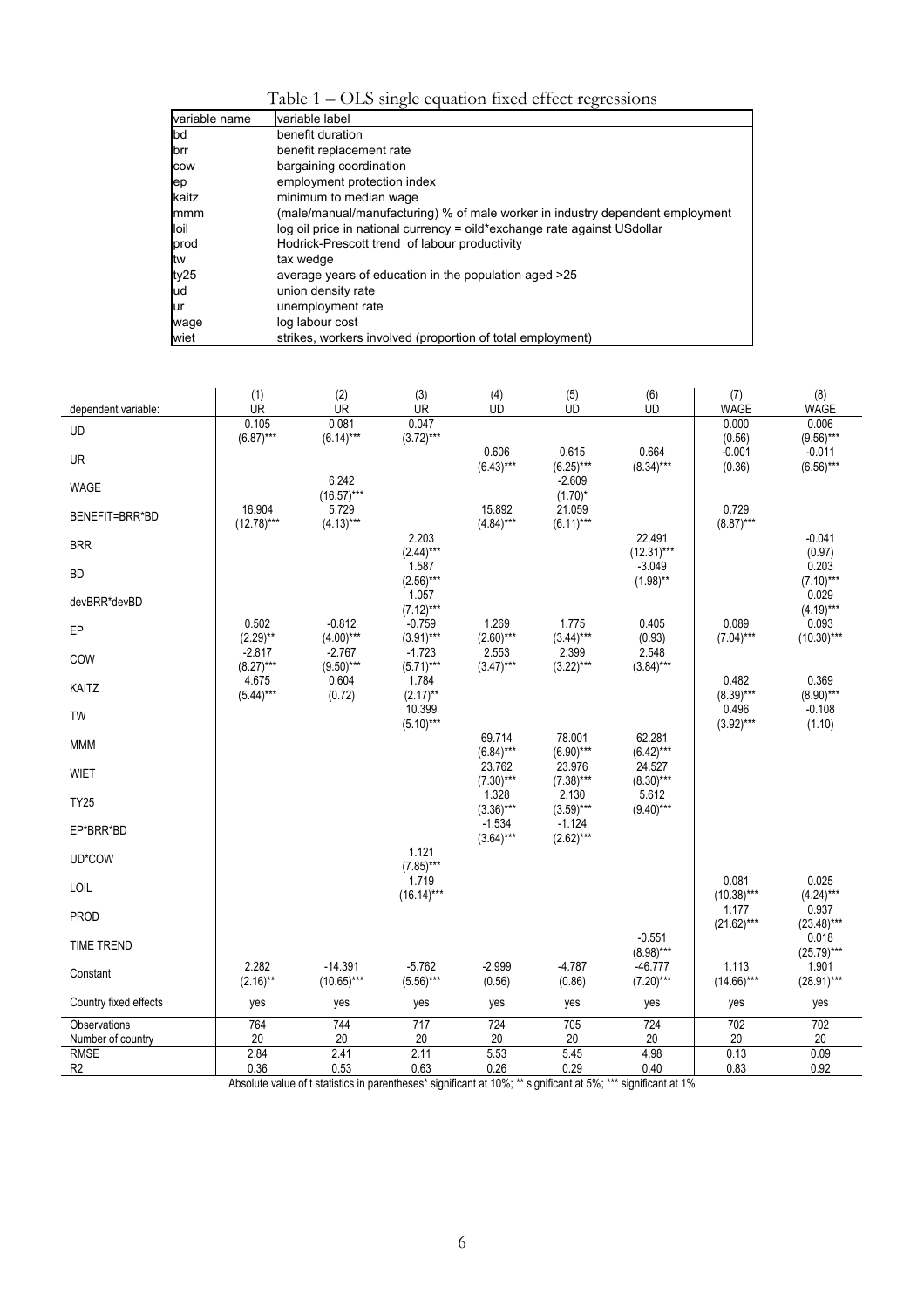Table 2 shows the analogous equations jointly estimated as a system using SUR and 3SLS. Most of the results are retained in the system estimations. The next step is to estimate the three equations in a joint system in order to take into account of the endogeneity issue. Our preferred specification, estimated by means of 3SLS, is presented in Table 2 . We notice that many of the results of the single equations still hold. In particular the marginal effect of each institution is significant and with expected coefficient. The only notable exceptions are the negative coefficients of employment protection and union density in the unemployment equation. The same system is also estimated by SURE. In this case all regressors are considered as exogenous while the equations are related through the modelling of contemporaneous correlations. In this case the coefficient of union density returns to a positive value.

Table 3 contains the same models but including labour costs in the unemployment and density equations. This variable should not necessarily be controlled for, as in principle our unemployment equation is a reduced form derived theoretically from a solved out standard macro model of output, employment and wages<sup>7</sup>. However, we first want to test if our results are robust to the inclusion of this variable, and secondly the labour cost variable maybe relevant in explaining density. Indeed our estimates show that, when assumed exogenous, density is a relevant explanatory variable in the wage equation, as shown by the results of the SURE estimation. However, when we account for endogeneity as in the 3SLS estimation, we find that the causal relationship goes mainly in the opposite direction, with density being lower when wages are higher, as if there were fewer incentives to join a union in this case. The picture we get from our estimates is then one where workers are willing to join a union if unemployment is higher, while they become less committed in presence of an increase in wages. The effect of union on wages disappears.

<sup>7</sup> See Nickell 1998, for a good example.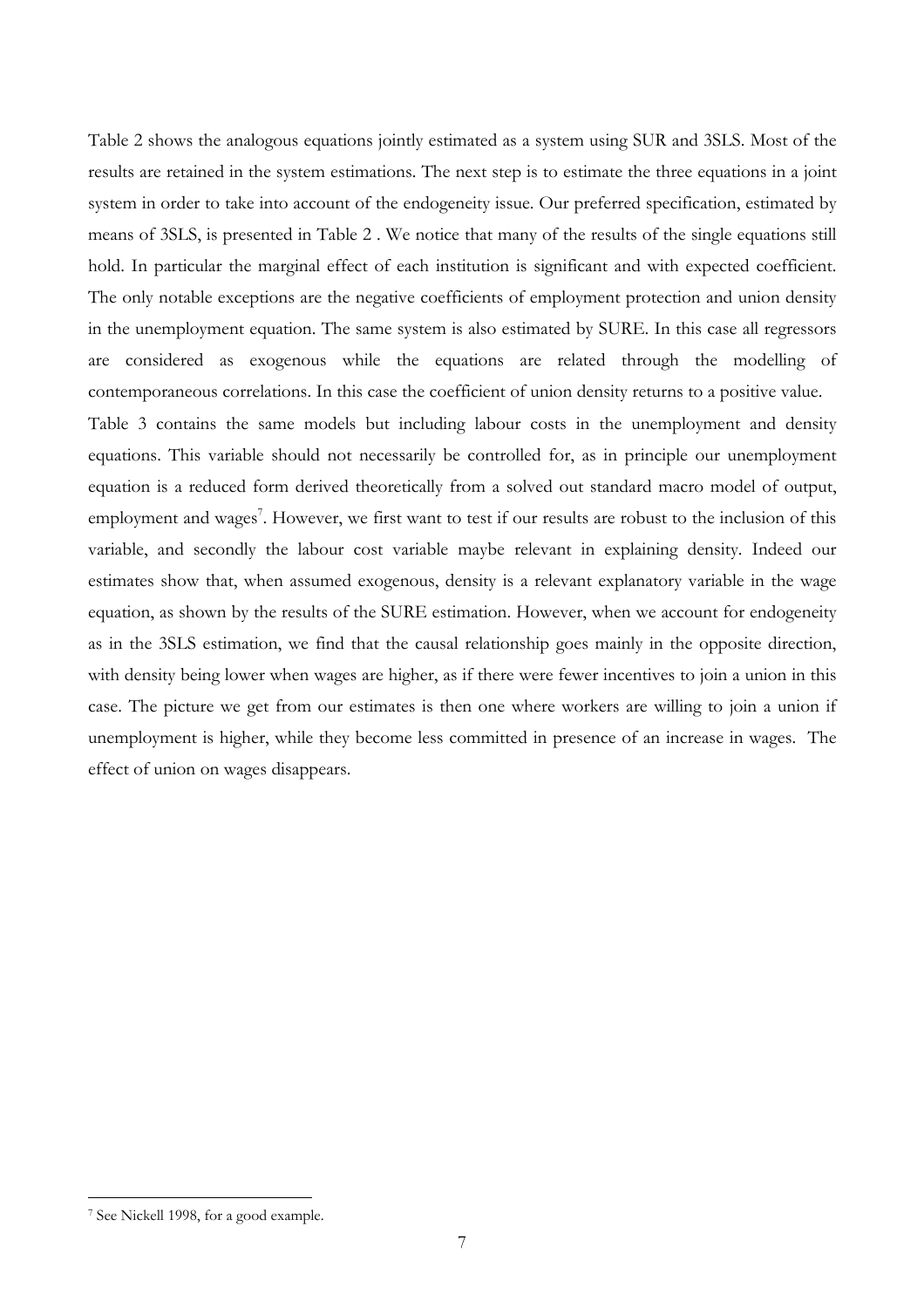| Table $2 -$ System esumation: SUR and SSLS regressions (excluding wage reedbacks)                               |              |              |               |              |             |              |  |  |  |  |  |
|-----------------------------------------------------------------------------------------------------------------|--------------|--------------|---------------|--------------|-------------|--------------|--|--|--|--|--|
|                                                                                                                 | (1)          | (2)          | (3)           | (4)          | (5)         | (6)          |  |  |  |  |  |
| estimation technique                                                                                            | <b>SURE</b>  | <b>SURE</b>  | <b>SURE</b>   | 3SLS         | 3SLS        | 3SLS         |  |  |  |  |  |
| dependent variable                                                                                              | <b>UR</b>    | UD           | <b>WAGE</b>   | <b>UR</b>    | <b>UD</b>   | <b>WAGE</b>  |  |  |  |  |  |
| <b>UR</b>                                                                                                       |              | 1.070        | $-0.001$      |              | 0.800       | $-0.022$     |  |  |  |  |  |
|                                                                                                                 |              | $(11.33)***$ | (0.42)        |              | $(4.39)***$ | $(6.04)***$  |  |  |  |  |  |
| UD                                                                                                              | 0.092        |              | 0.003         | $-0.251$     |             | 0.002        |  |  |  |  |  |
|                                                                                                                 | $(6.29)$ *** |              | $(5.25)***$   | $(6.80)$ *** |             | (1.45)       |  |  |  |  |  |
| <b>TW</b>                                                                                                       | 4.908        |              |               | 14.805       |             |              |  |  |  |  |  |
|                                                                                                                 | $(2.27)$ **  |              |               | $(5.19)***$  |             |              |  |  |  |  |  |
| BENEFIT=BRR*BD                                                                                                  | 4.143        | 26.089       | 0.126         | 13.054       | 28.265      | 0.362        |  |  |  |  |  |
|                                                                                                                 | $(2.98)***$  | $(8.22)***$  | $(2.35)$ **   | $(7.27)***$  | $(8.71)***$ | $(4.88)***$  |  |  |  |  |  |
| EP                                                                                                              | $-0.680$     | $-0.335$     | 0.043         | $-1.032$     | $-0.765$    | 0.034        |  |  |  |  |  |
|                                                                                                                 | $(3.68)***$  |              |               |              | (1.56)      |              |  |  |  |  |  |
|                                                                                                                 |              | (0.69)       | $(5.86)***$   | $(4.72)***$  |             | $(4.38)***$  |  |  |  |  |  |
| COW                                                                                                             | $-0.268$     |              |               | $-0.584$     |             |              |  |  |  |  |  |
|                                                                                                                 | (0.96)       |              |               | $(1.86)^*$   |             |              |  |  |  |  |  |
| KAITZ                                                                                                           | 3.620        |              | 0.319         | 4.182        |             | 0.389        |  |  |  |  |  |
|                                                                                                                 | $(4.30)$ *** |              | $(9.32)***$   | $(4.25)***$  |             | $(10.29)***$ |  |  |  |  |  |
| LOIL                                                                                                            | 3.411        |              | $-0.025$      | 4.239        |             | 0.064        |  |  |  |  |  |
|                                                                                                                 | $(10.67)***$ |              | $(1.87)^*$    | $(10.76)***$ |             | $(3.11)***$  |  |  |  |  |  |
| EP*BRR*BD                                                                                                       |              | $-2.382$     |               |              | $-3.011$    |              |  |  |  |  |  |
|                                                                                                                 |              | $(6.10)***$  |               |              | $(6.43)***$ |              |  |  |  |  |  |
| <b>MMM</b>                                                                                                      |              | 18.640       |               |              | 28.555      |              |  |  |  |  |  |
|                                                                                                                 |              | $(1.88)^*$   |               |              | $(2.88)***$ |              |  |  |  |  |  |
| <b>WIET</b>                                                                                                     |              | 18.118       |               |              | 14.489      |              |  |  |  |  |  |
|                                                                                                                 |              | $(6.07)$ *** |               |              | $(4.82)***$ |              |  |  |  |  |  |
| <b>TY25</b>                                                                                                     |              | 4.039        |               |              | 3.835       |              |  |  |  |  |  |
|                                                                                                                 |              | $(6.77)***$  |               |              | $(6.43)***$ |              |  |  |  |  |  |
| <b>PROD</b>                                                                                                     |              |              | 0.793         |              |             | 0.869        |  |  |  |  |  |
|                                                                                                                 |              |              | $(24.20)***$  |              |             | $(22.97)***$ |  |  |  |  |  |
| <b>TIME TREND</b>                                                                                               | $-0.110$     | $-0.514$     | 0.023         | $-0.210$     | $-0.442$    | 0.019        |  |  |  |  |  |
|                                                                                                                 | $(3.38)***$  | $(5.76)***$  | $(17.43)***$  | $(5.21)***$  | $(4.92)***$ | $(12.49)***$ |  |  |  |  |  |
| Constant                                                                                                        | -7.158       | -25.371      | 1.791         | 0.030        | -24.184     | 1.623        |  |  |  |  |  |
|                                                                                                                 | $(5.54)***$  | $(3.32)***$  | $(28.40)$ *** | (0.02)       | $(3.15)***$ | $(20.44)***$ |  |  |  |  |  |
| country dummies                                                                                                 | yes          | yes          | yes           | yes          | yes         | yes          |  |  |  |  |  |
| time dummies                                                                                                    | yes          | yes          | yes           | yes          | yes         | yes          |  |  |  |  |  |
| trend                                                                                                           | yes          | yes          | yes           | yes          | yes         | yes          |  |  |  |  |  |
| Observations                                                                                                    | 665          | 665          | 665           | 665          | 665         | 665          |  |  |  |  |  |
| Number of countries                                                                                             | 20           | 20           | 20            | 20           | 20          | 20           |  |  |  |  |  |
| <b>RMSE</b>                                                                                                     | 1.89         | 4.82         | 0.07          | 2.33         | 4.77        | 0.08         |  |  |  |  |  |
| R <sub>2</sub>                                                                                                  | 0.81         | 0.93         | 1.00          | 0.71         | 0.94        | 1.00         |  |  |  |  |  |
| Absolute value of z statistics in parentheses * significant at 10%; ** significant at 5%; *** significant at 1% |              |              |               |              |             |              |  |  |  |  |  |
|                                                                                                                 |              |              |               |              |             |              |  |  |  |  |  |

Table 2 – System estimation: SUR and 3SLS regressions (excluding wage feedbacks)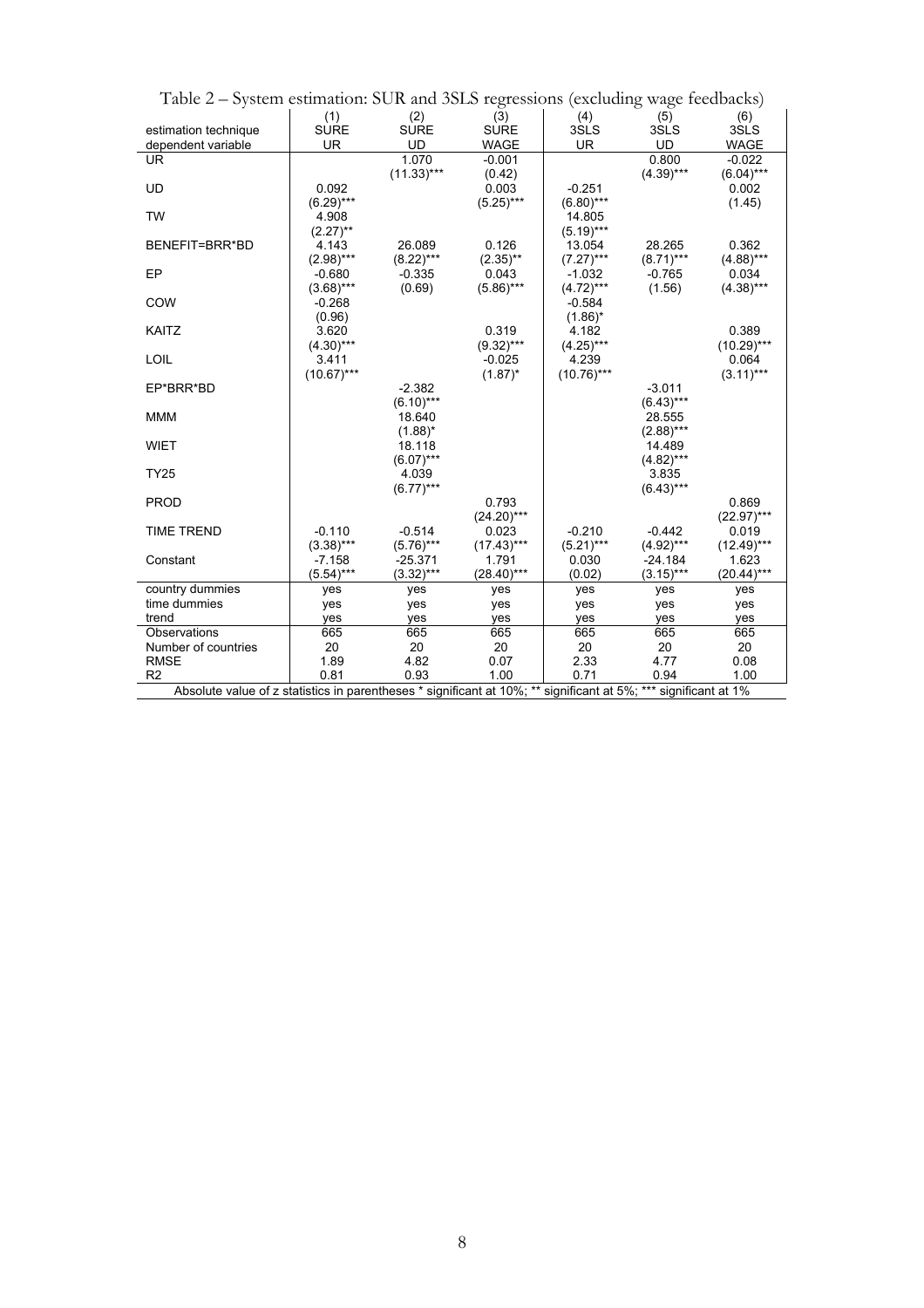| Table 5 – System estimation: SUR and SSLS regressions (including wage reedbacks)                                 |              |                  |              |              |             |              |  |  |  |  |  |
|------------------------------------------------------------------------------------------------------------------|--------------|------------------|--------------|--------------|-------------|--------------|--|--|--|--|--|
|                                                                                                                  | (1)          | (2)              | (3)          | (4)          | (5)         | (6)          |  |  |  |  |  |
| estimation technique                                                                                             | <b>SURE</b>  | <b>SURE</b>      | <b>SURE</b>  | 3SLS         | 3SLS        | 3SLS         |  |  |  |  |  |
| dependent variable                                                                                               | <b>UR</b>    | <b>UD</b>        | <b>WAGE</b>  | <b>UR</b>    | <b>UD</b>   | <b>WAGE</b>  |  |  |  |  |  |
| <b>UR</b>                                                                                                        |              | 1.037            | 0.005        |              | 1.345       | $-0.021$     |  |  |  |  |  |
|                                                                                                                  |              | $(10.73)***$     | $(3.29)***$  |              | $(6.45)***$ | $(5.55)***$  |  |  |  |  |  |
| <b>UD</b>                                                                                                        | 0.086        |                  | 0.003        | $-0.208$     |             | 0.001        |  |  |  |  |  |
|                                                                                                                  | $(5.98)***$  |                  | $(5.03)***$  | $(5.59)$ *** |             | (1.07)       |  |  |  |  |  |
| <b>WAGE</b>                                                                                                      | 5.212        | 0.073            |              | 1.196        | $-19.233$   |              |  |  |  |  |  |
|                                                                                                                  | $(7.59)***$  | (0.03)           |              | (1.17)       | $(4.63)***$ |              |  |  |  |  |  |
| <b>TW</b>                                                                                                        | 3.264        |                  |              | 14.972       |             |              |  |  |  |  |  |
|                                                                                                                  | (1.55)       |                  |              | $(5.20)***$  |             |              |  |  |  |  |  |
| BENEFIT=BRR*BD                                                                                                   | 4.087        | 26.427           | 0.078        | 11.501       | 24.258      | 0.360        |  |  |  |  |  |
|                                                                                                                  | $(3.01)***$  | $(8.28)***$      | (1.46)       | $(6.57)$ *** | $(6.78)***$ | $(4.86)***$  |  |  |  |  |  |
| EP                                                                                                               | $-0.605$     | $-0.399$         | 0.045        | $-0.991$     | $-0.151$    | 0.037        |  |  |  |  |  |
|                                                                                                                  | $(3.35)***$  | (0.80)           | $(6.12)***$  | $(4.73)***$  | (0.27)      | $(4.69)$ *** |  |  |  |  |  |
| COW                                                                                                              | $-0.189$     |                  |              | $-0.366$     |             |              |  |  |  |  |  |
|                                                                                                                  | (0.69)       |                  |              | (1.16)       |             |              |  |  |  |  |  |
| KAITZ                                                                                                            | 1.246        |                  | 0.303        | 3.384        |             | 0.348        |  |  |  |  |  |
|                                                                                                                  | (1.42)       |                  | $(8.85)***$  | $(3.14)***$  |             | $(9.28)***$  |  |  |  |  |  |
| LOIL                                                                                                             | 3.456        |                  | $-0.047$     | 4.305        |             | 0.059        |  |  |  |  |  |
|                                                                                                                  | $(11.04)***$ |                  | $(3.46)***$  | $(11.28)***$ |             | $(2.87)$ *** |  |  |  |  |  |
| EP*BRR*BD                                                                                                        |              | $-2.405$         |              |              | $-3.054$    |              |  |  |  |  |  |
|                                                                                                                  |              | $(5.91)***$      |              |              | $(5.82)***$ |              |  |  |  |  |  |
| <b>MMM</b>                                                                                                       |              | 13.974           |              |              |             |              |  |  |  |  |  |
|                                                                                                                  |              |                  |              |              | 87.455      |              |  |  |  |  |  |
| <b>WIET</b>                                                                                                      |              | (1.06)<br>17.851 |              |              | $(4.58)***$ |              |  |  |  |  |  |
|                                                                                                                  |              |                  |              |              | 15.164      |              |  |  |  |  |  |
|                                                                                                                  |              | $(5.94)***$      |              |              | $(4.63)***$ |              |  |  |  |  |  |
| <b>TY25</b>                                                                                                      |              | 4.082            |              |              | 3.972       |              |  |  |  |  |  |
|                                                                                                                  |              | $(6.83)***$      |              |              | $(6.18)***$ |              |  |  |  |  |  |
| PROD                                                                                                             |              |                  | 0.768        |              |             | 0.893        |  |  |  |  |  |
|                                                                                                                  |              |                  | $(23.51)***$ |              |             | $(22.64)***$ |  |  |  |  |  |
| <b>TIME TREND</b>                                                                                                | $-0.246$     | $-0.528$         | 0.024        | $-0.240$     | 0.172       | 0.019        |  |  |  |  |  |
|                                                                                                                  | $(6.74)***$  | $(4.31)***$      | $(18.08)***$ | $(5.42)***$  | (0.98)      | $(12.55)***$ |  |  |  |  |  |
| Constant                                                                                                         | $-22.080$    | $-24.944$        | 1.854        | -5.456       | 17.333      | 1.612        |  |  |  |  |  |
|                                                                                                                  | $(9.61)***$  | $(2.69)***$      | $(29.44)***$ | $(1.66)^*$   | (1.42)      | $(19.72)***$ |  |  |  |  |  |
| country dummies                                                                                                  | yes          | yes              | yes          | yes          | yes         | yes          |  |  |  |  |  |
| time dummies                                                                                                     | yes          | yes              | yes          | yes          | yes         | yes          |  |  |  |  |  |
| trend                                                                                                            | yes          | yes              | yes          | yes          | yes         | yes          |  |  |  |  |  |
| Observations                                                                                                     | 665          | 665              | 665          | 665          | 665         | 665          |  |  |  |  |  |
| Number of countries                                                                                              | 20           | 20               | 20           | 20           | 20          | 20           |  |  |  |  |  |
| <b>RMSE</b>                                                                                                      | 1.85         | 4.81             | 0.07         | 2.18         | 5.14        | 0.08         |  |  |  |  |  |
| R <sub>2</sub>                                                                                                   | 0.82         | 0.93             | 1.00         | 0.75         | 0.92        | 1.00         |  |  |  |  |  |
| Absolute value of z statistics in parentheses; * significant at 10%; ** significant at 5%; *** significant at 1% |              |                  |              |              |             |              |  |  |  |  |  |

Table 3 – System estimation: SUR and 3SLS regressions (including wage feedbacks)

Given the negative sign of union density in the unemployment equation we want to investigate if our findings are genuine or driven by the restriction of homogeneous coefficients across countries imposed on the system. In other words, we want to check whether the data suggest some degree of heterogeneity in the correlations between unemployment and union density. However this task is complicated by the fact that in order to test this assumption we need to estimate 20 coefficients for union density (UD) in the unemployment equation plus 20 coefficients for unemployment (UR) in the union density equation, all of which have to be considered endogenous. This would result in the impossibility to identify the system. In order to solve the problem, our strategy is to estimate the system recursively, assuming both union density and unemployment as endogenous but imposing a set of perturbations in the coefficients that allow some degree of heterogeneity across countries. More specifically, we estimate the model in its simplest form adding a set of 19 interactions between UD and the country dummies, excluding, say, Australia from the dummies in the unemployment equation. We do the same for the union density equation, i.e. we add 19 interactions between UR and the country dummies excluding Australia. In this case we retain the assumption of endogeneity, but the coefficient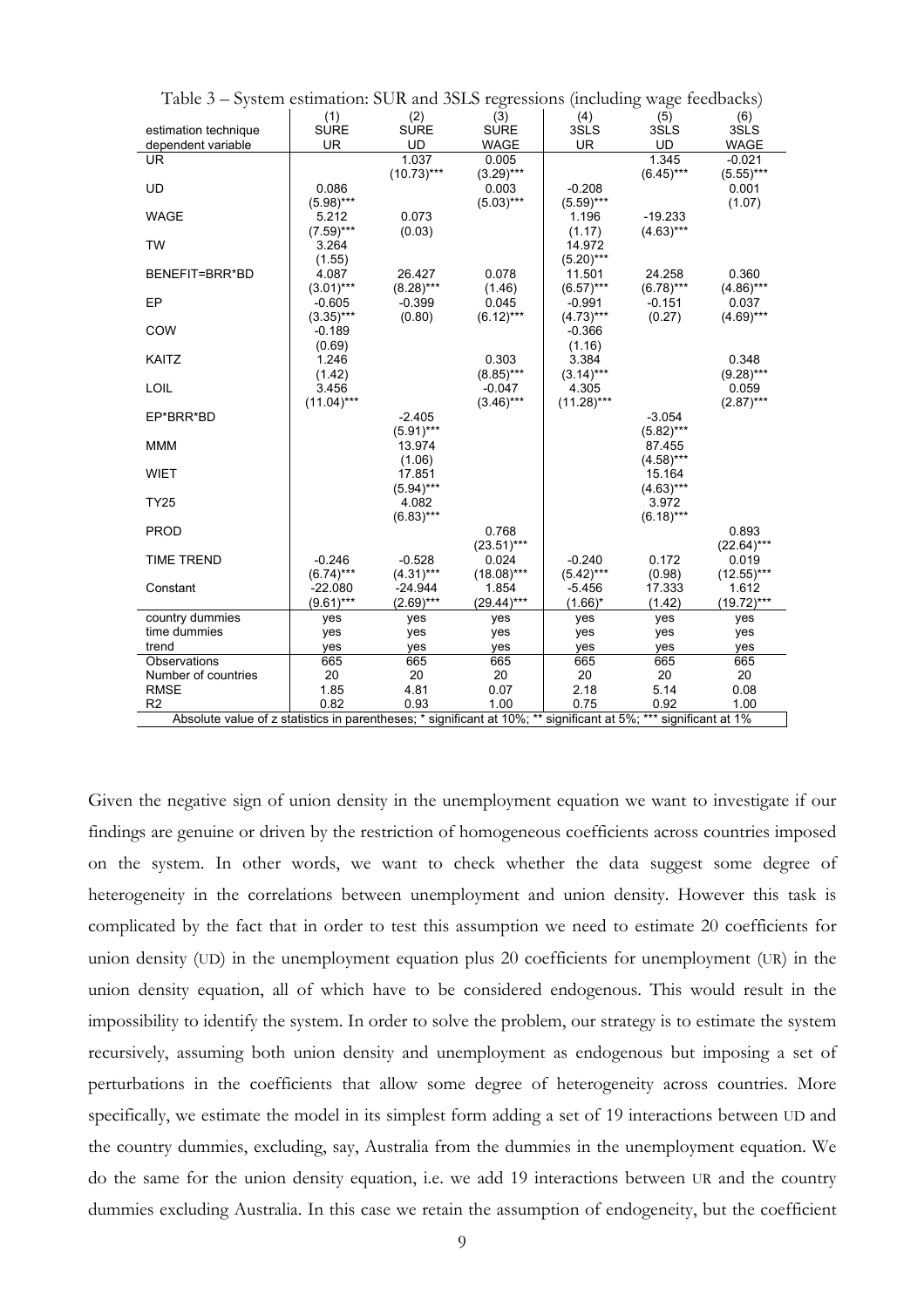is perturbed by the set of interactions that are assumed exogenous. We follow this procedure recursively for all countries, excluding one country at a time from the interactions and we end up having 20 coefficients for UD and 20 coefficients for UR, estimated under the assumption of endogeneity. Finally we plot the estimated coefficients in order to check if we can find a pattern in the mutual influence of union density and unemployment. Figure 2 shows the scatter plot of the impact of unemployment onto density on the impact of density onto unemployment. What we find is a clear negative relationship that is even more clear if we look at figure 3 where the two outliers Portugal and New Zealand are excluded. We can identify two clear patterns: in the south-east region we find the "union decline" scenario, where unions have a positive impact onto unemployment, but the raise of unemployment reduces the incentive to join the union. This is what Burda (1990) ingenuously termed the "Cheshire cat" union. United States and France are typical examples of this occurrence. On the contrary, in the north-west region of the graph, we find the "union rise" scenario: here an increase in unemployment has a positive impact on union density, either through appropriate institutional arrangements (like the unemployment benefit system managed by unions, as in Sweden and Finland) or through different union cultures. In the same group of countries, unions are sufficiently coordinated and/or centralised to exert a negative impact onto unemployment (other things remaining constant). These results therefore confirm and reinforce previous findings by Nickell (1997) and Layard and Nickell (1999): union support per se does not necessarily have a positive impact onto unemployment, especially when accounting for wage impact.



Figure 2 – 3SLS with perturbations: union density and unemployment coefficients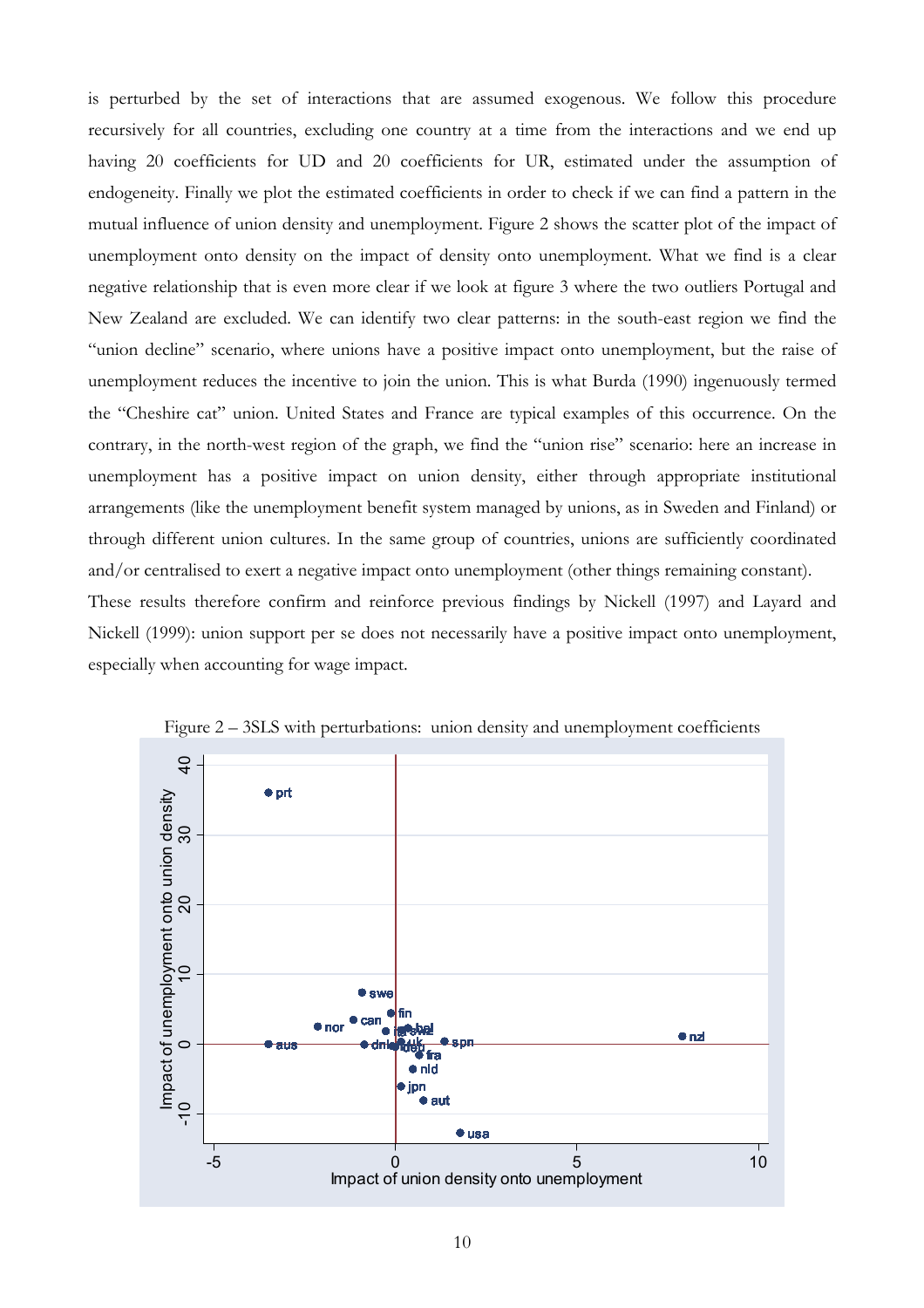

Figure 3 – 3SLS with perturbations: union density and unemployment coefficients (dropping Portugal and New Zealand)

As regards the coefficient of employment protection in the unemployment and wage equation, we plot two figures (figures 4 and 5) in order to check if the negative effect on unemployment may derive from heterogeneity. What we find is that the negative coefficient is mainly driven by Finland. When we drop this outlier the resulting figure show that most of the countries are concentrated across the north-west section of the figure. However few countries remain in the south-west region (notably Japan), which could reflect either compositional effects<sup>8</sup> or different job culture.

<sup>8</sup> OECD 2004 finds that employment protection measures are negatively correlated with male core age unemployment, and positively correlated with female and young unemployment rates.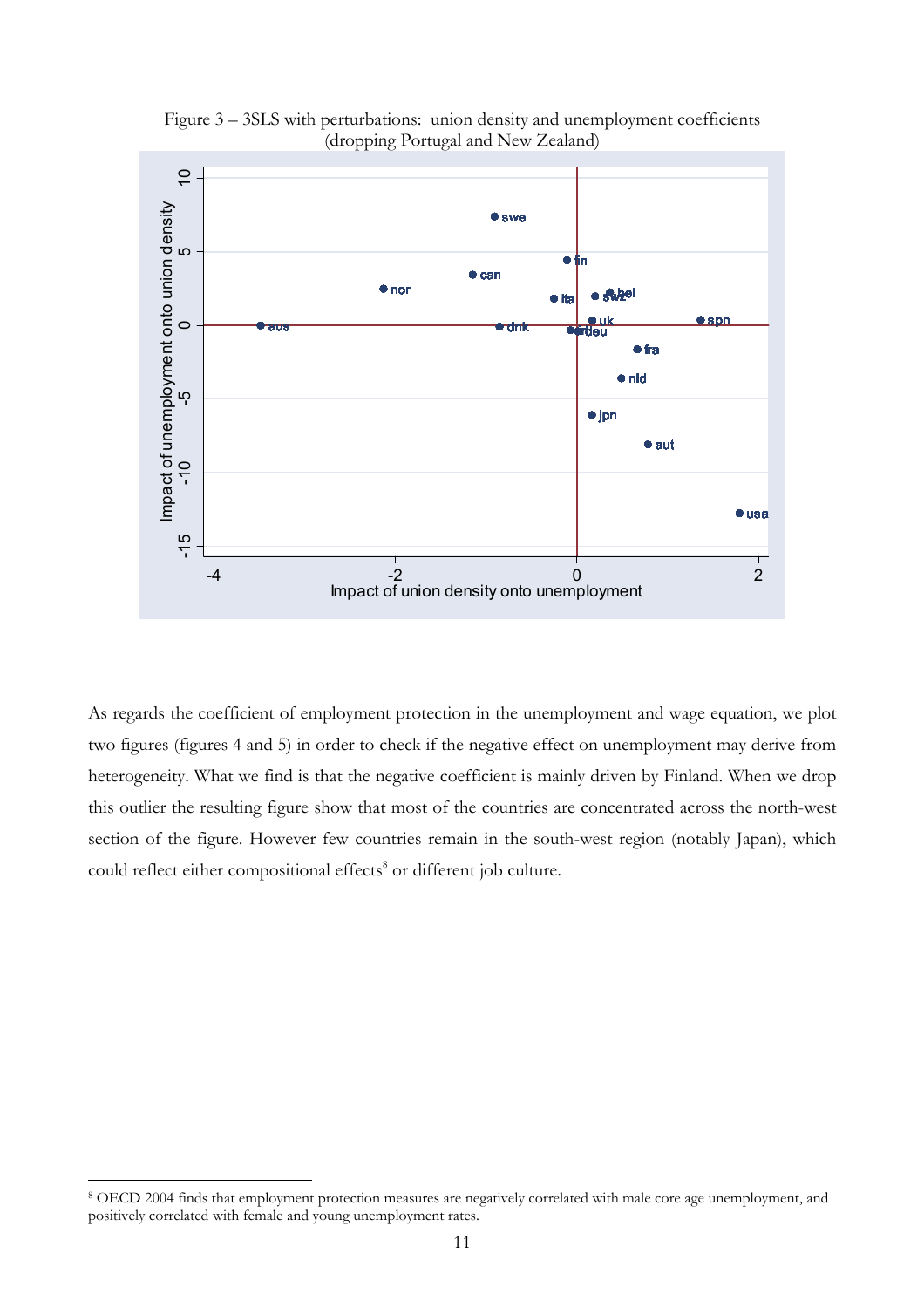

Figure 4 – 3SLS with heterogeneous effect of EP on unemployment and wages

Figure 5 – 3SLS with heterogeneous effect of EP on unemployment and wages (dropping Finland)

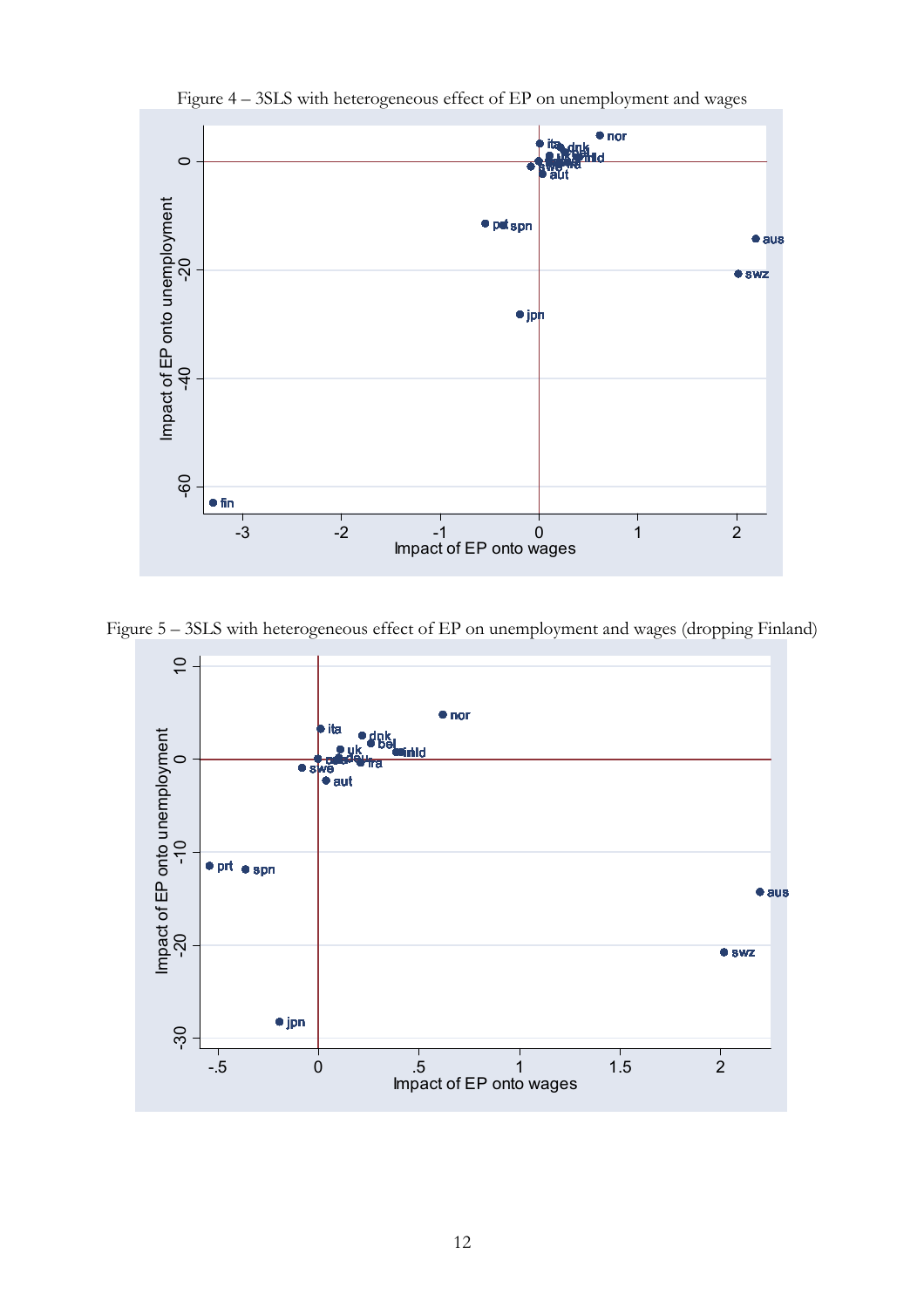Further analysis to be developed:

- $\Rightarrow$  heterogeneity in the unemployment benefit coefficient
- $\Rightarrow$  dynamic simulations
- $\Rightarrow$  counterfactuals (unemployment rate in continental Europe under US institutional set-up).

## **4. Conclusions**

Main finding:

- \* support to previous results on union density and wage determinants
- \* evidence on country heterogeneity with respect to the impact of union density on unemployment
- \* three feedback mechanisms in OECD economies:
	- unemployment-union density
	- unemployment-real wage
	- union density-real wage

#### \* methodological suggestion on how to cope with institutional endogeneity.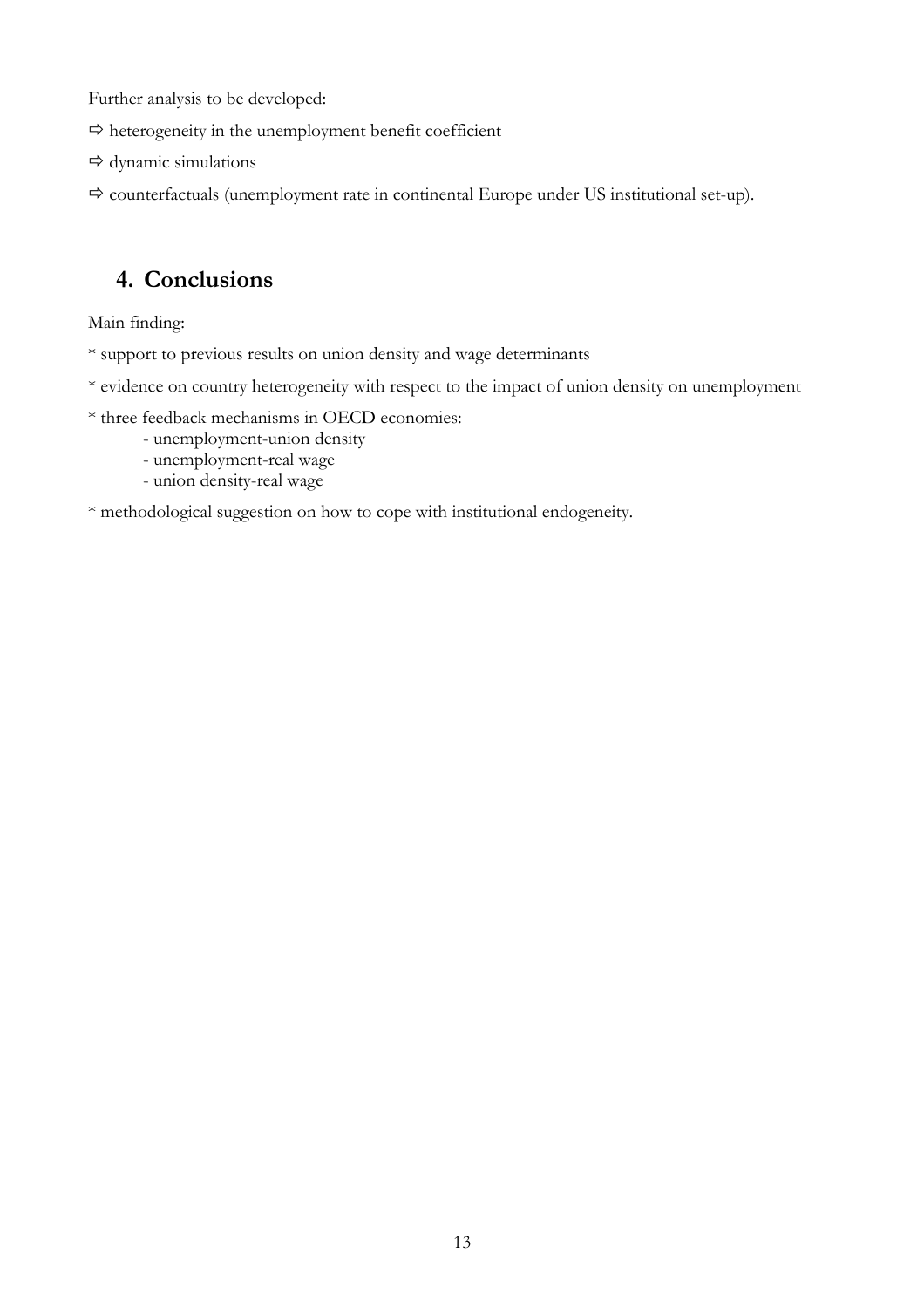#### **References**

Bain, G.S. and Elsheikh, F. 1976. *Union Growth and the Business Cycle*. Oxford: Blackwell.

- Belot, M. and Ours, J C van. 2001. Unemployment and labor market institutions: an empirical analysis. *Journal of the Japanese and International Economics*, 15, pp. 403–418.
- Bertola, G. 1990. Job Security, Employment and Wages. *European Economic Review.* Vol. 34 (4): 851-79*.*
- Bertola, G., Blau, F.D., and Kahn, L.M. 2001. Comparative Analysis of Labor Market Outcomes: Lessons for the US from International Long-Run Evidence. in A.Krueger and R.Solow eds., *The Roaring Nineties: Can Full Employment Be Sustained?,* 2001.
- Blanchard, O. and Tirole, J.. 2004. The Optimal Design of Unemployment Insurance and Employment Protection. A First Pass. NBER Working Papers: 10443.
- Blanchard, O., and Wolfers, J. 2000.The Role of Shocks and Institutions in the Rise of European Unemployment: the Aggregate Evidence. *Economic Journal*, (462)
- Blau, F., and L.Kahn, Institutions and laws in the labor market, in O.Ashenfelter and D.Card, *Handbook of labor economics*, vol3a, North Holland 1999
- Boeri, T., A.Brugiavini and L.Calmfors (eds.), with A.Booth, M.Burda, D.Checchi, B.Ebbinghaus, R.Freeman, P.Garibaldi, B.Holmlund, R.Naylor, M.Schludi, T.Verdier, and J.Visser. 2001. *The future of collective bargaining in Europe*. Oxford: Oxford University Press
- Boeri, T., G. Nicoletti and S. Scarpetta (2000), "Regulation and labour market performance", *CEPR* wp.2420.
- Botero, J., A.Shleifer, S.Djankov, R.La Porta and F. Lopez-de-Silanes 2003. The Regulation of Labor. *NBER Working Paper* No. 9756, June 2003
- Burda, M. 1990. Membership, Seniority and Wage-Setting in Democratic Labour Unions. *Economica*  57/228: 455-66.
- Checchi, D. and C.Lucifora. 2002. Unions and labour market institutions in Europe. *Economic Policy*  2002 vol.17, n.2: 362-401.
- Checchi, D. and J.Visser. 2005. Pattern persistence in European trade union density. fortcoming in *European Sociological Review*
- Lange, Peter and Lyle Scruggs (1999). "Where have all members gone? Union density in an era of globalization". *Stato e Mercato,* Vol. 55, pp. 39-75.
- Muellbauer, J. and Nunziata, L., Forecasting (and Explaining) US Business Cycle, *CEPR Discussion Paper*, 2004.
- Nickell, S. 1997. Employment and labor market rigidities: Europe versus North America, *Journal of Economic Perspectives,* 11/3: 55-74.
- Nickell, S. 1998. Unemployment: Questions and Some Answers, *Economic Journal*, 1998, 108, (448), 802- 16.
- Nickell, S. and R.Layard. 1999. Labour market institutions and economic performance, in O.Ashenfelter and D.Card, *Handbook of labor economics*, vol3c, North Holland 1999
- Nickell,S., Nunziata, L. and Ochel, W., Unemployment in the OECD since the 1960s. What do we know?, *Economic Journal*, forthcoming January 2005.
- Nicoletti, G. and S.Scarpetta. (2001). "Interactions between product and labour market regulations: do they affect employment ? Evidence form OECD countries". forthcoming as OECD Economic Department Working paper
- Nicoletti, G., Scarpetta, S. and Boylaud, O. (2000), "Summary indicators of product market regulation with an extension to employment protection legislation", *OECD*, Working Papers n. 226.
- OECD 2004, Employment protection regulation and labour market performance, chapter 2 of Economic Outlook., Paris.
- Oskarsson, Sven (forthcoming). "Class struggle in the wake of globalization union organization in an era of economic integration". In L. Magnussen and J. Ottosson (eds.), *Europe: One Labour Market?* Brussels: Peter Lang.
- Western, Bruce (1997). *Between class and market Post-war unionization in the capitalist democracy*. Princeton University Press.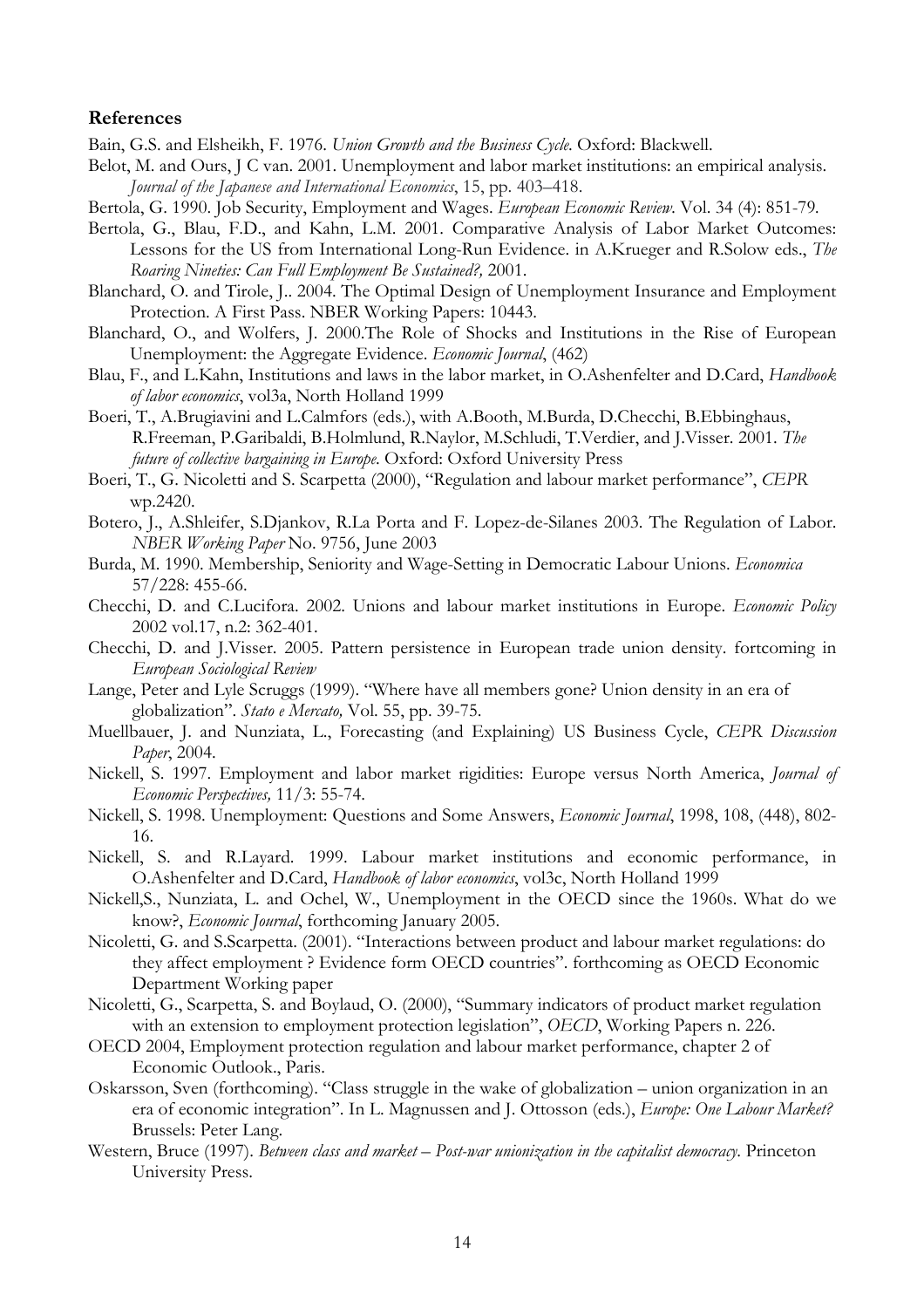| country       | ud    | ur    | wage  | benefit | tw    | ep    | kaitz    | loil  | mmm   | wiet    | ty25  |
|---------------|-------|-------|-------|---------|-------|-------|----------|-------|-------|---------|-------|
| Australia     | 44.6  | 5.381 | 10.35 | .2212   | .3345 | .9716 | .2203    | 2.363 | .207  | .1427   | 11.15 |
| Austria       | 51.08 | 2.633 | 12.66 | 1666    | .5636 | .721  | $\Omega$ | 5.108 | 2683  | .0083   | 9.222 |
| Belgium       | 47.87 | 7.399 | 13.77 | .3858   | 4527  | 2.701 | .3132    | 5.99  | 2602  | .0106   | 8.413 |
| Canada        | 33.53 | 7.566 | 10.41 | .1311   | 4289  | .8    | .358     | 2.452 | 2005  | .033    | 10.61 |
| Denmark       | 70.46 | 5.337 | 12.14 | .3855   | 5259  | 2.049 | 0        | 4.197 | 2138  | 0293    | 9.969 |
| Finland       | 61.76 | 5.852 | 11.75 | 1846    | 5441  | 2.264 | $\Omega$ | 4.138 | 2142  | 0968    | 8.78  |
| France        | 16.68 | 6.707 | 12.04 | 1889    | .6192 | 2.265 | .5182    | 3.983 | 2311  | 0628    | 8.101 |
| Germany       | 32.95 | 4.585 | 10.76 | .2337   | 4806  | 2.564 | $\Omega$ | 4.207 | 2988  | .0061   | 11    |
| Ireland       | 57.56 | 9.313 | 9.665 | 1991.   | .331  | .6928 | .0124    | 1.674 | 1955  | 0295    | 7.735 |
| Italy         | 38.71 | 8.382 | 17.42 | .0107   | .5888 | 3.335 | 0        | 9.212 | 2245  | .2796   | 6.976 |
| Japan         | 28.1  | 2.325 | 15.23 | U       | .283  | 2.062 | .1747    | 7.606 | 2038  | .0175   | 10.22 |
| Netherlands   | 31.88 | 5.169 | 11.07 | 3195    | .5107 | 2.576 | .4686    | 3.219 | 2357  | .0047   | 9.444 |
| Newzealand    | 34.95 | 3.446 | 10.31 | .3108   | .3038 | .9409 | .4523    | 2.471 | .2444 | 0648    | 10.04 |
| Norway        | 53.52 | 2.659 | 12.23 | 172     | .5976 | 2.87  | 0        | 4.178 | 2223  | .0073   | 10.23 |
| Portugal      | 45.24 | 5.531 | 14.24 | 1251    | .3515 | 3.84  | .2545    | 6.508 | 1858  | .0496   | 4.392 |
| Spain         | 11.01 | 10.97 | 14.7  | .0825   | .3563 | 3.737 | .323     | 6.811 | 2402  | 1361    | 6.673 |
| Sweden        | 76.58 | 3.689 | 12.29 | 0225    | .6698 | 2.169 | 0        | 4.06  | 2358  | .0116   | 9.846 |
| Switzerland   | 28.79 | 1.032 | 10.99 | .0323   | .3397 | 1.1   | $\Omega$ | 3.084 | 2894  | 2.1e-04 | 11.74 |
| Unitedkingdom | 46.66 | 5.721 | 9.464 | 1892    | 4479. | .5226 | .0188    | .606  | 2541  | .0463   | 10.2  |
| Unitedstates  | 21.41 | 5.926 | 10.37 | .0451   | .4153 | 2     | .3932    | 2.275 | 2009  | .0111   | 11.25 |
| Total         | 41.57 | 5.485 | 12.18 | .1705   | 4673  | 1.937 | .1754    | 4.257 | .2327 | .0521   | 9.299 |

Table A.1 - Descriptive statistics – country means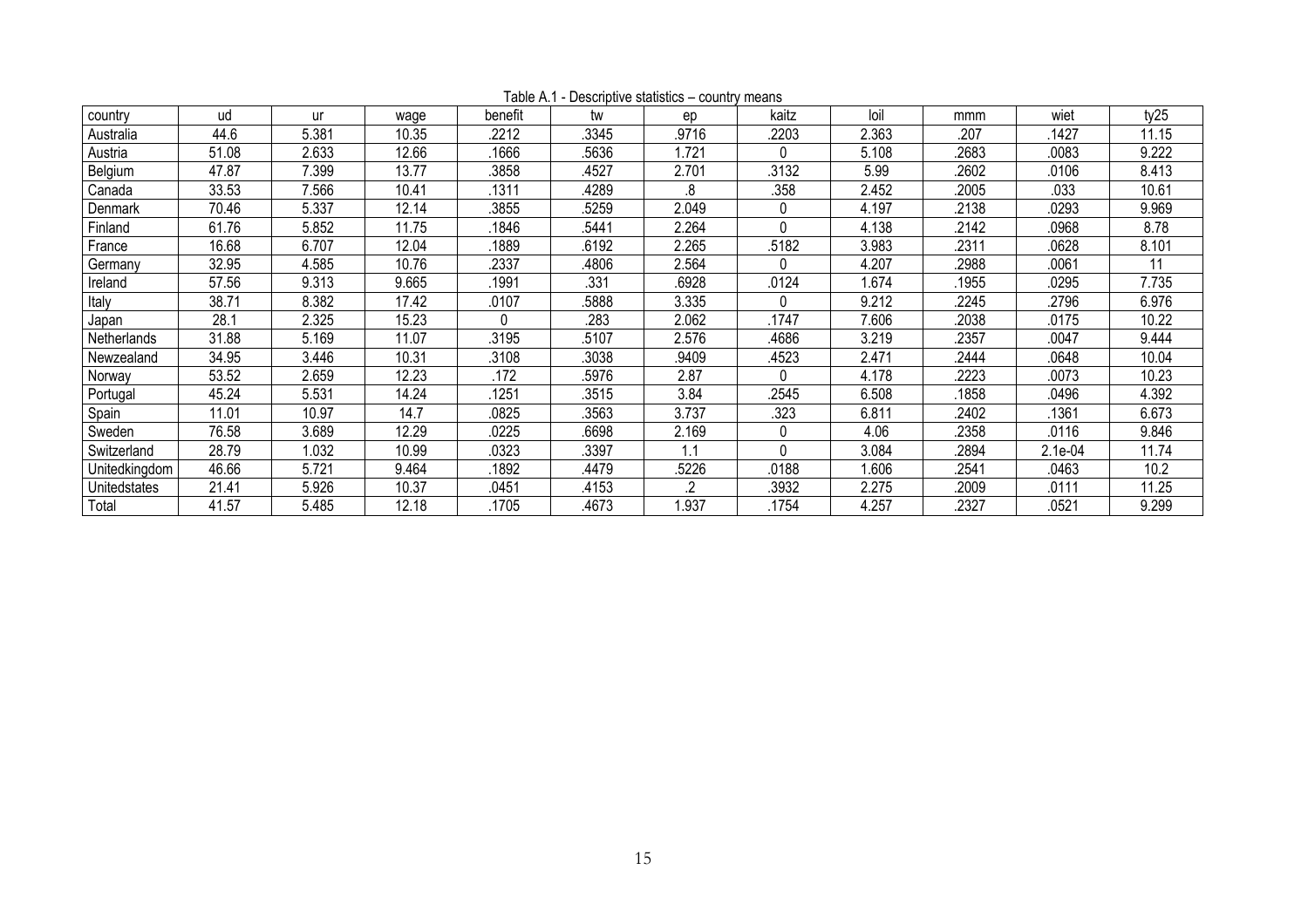| country       | ud    | ur    | wage  | benefit | tw    | ep    | kaitz    | loil  | mmm   | wiet    | ty25  |
|---------------|-------|-------|-------|---------|-------|-------|----------|-------|-------|---------|-------|
| Australia     | 5.837 | 3.025 | .1542 | .0445   | .0447 | 1152  | .3002    | 1.251 | .0534 | .0733   | 1.162 |
| Austria       | 6.526 | 1.102 | 2542  | .1214   | .0571 | .4921 |          | 8294  | 0224  | .013    | 1.071 |
| Belgium       | 5.307 | 4.443 | .3748 | .0338   | .0412 | .6139 | 2716     | .9792 | .0552 | .0067   | 1.038 |
| Canada        | 4.059 | 2.295 | 1501  | .0136   | .0679 | 0     | 1856     | l.17  | 0408  | 0248    | 1.285 |
| Denmark       | 8.208 | 3.312 | 2085  | .166    | .1004 | 3593  |          | 1.082 | 0306  | .0382   | 1.081 |
| Finland       | 15.59 | 4.451 | .2164 | 1256    | .0896 | 1037  | $\Omega$ | .9058 | .0223 | .0787   | 1.447 |
| France        | 4.678 | 3.937 | .2118 | .078    | .0487 | 7927  | 1739     | 1.164 | .0404 | .0563   | 1.21  |
| Germany       | 2.288 | 3.154 | .287  | .01     | .0358 | 8249  |          | 1.086 | 0355  | .0053   | 1.388 |
| Ireland       | 4.568 | 4.429 | 1789  | .0294   | .0648 | .338  | .0831    | .345  | .0146 | .0228   | .8286 |
| Italy         | 8.234 | 2.708 | 3396  | .027    | .0538 | .4798 |          | 1.464 | .0273 | .1775   | 1.234 |
| Japan         | 4.49  | 1.118 | .2779 | 0       | .0474 | 0739  | 1513     | .7872 | .0098 | .0154   | 1.136 |
| Netherlands   | 6.024 | 3.451 | .1055 | .1343   | .0546 | .2429 | 2268     | .8794 | .0516 | .0036   | 1.024 |
| Newzealand    | 5.981 | 3.317 | .0373 | .037    | .0172 | .1293 | .1712    | .409  | .0543 | .0389   | .9724 |
| Norway        | 2.097 | 1.621 | 1974  | 1349    | .053  | 1073  | $\Omega$ | 1.063 | .0445 | .0126   | 1.191 |
| Portugal      | 15.54 | .802  | .3947 | .1136   | .062  | 2447  | 2222     | .795  | 0092  | .0206   | 1.112 |
| Spain         | 3.548 | 8.243 | .3764 | .0864   | .0984 | .4182 | .1896    | .388  | .0202 | .1319   | .9705 |
| Sweden        | 7.912 | 2.723 | .188  | .0165   | 1367  | 1.366 |          | .216  | 0495  | .0263   | 1.103 |
| Switzerland   | 3.656 | 1.353 | .0643 | .068    | .025  | 0     | $\Omega$ | 6843  | 0612  | 3.4e-04 | .7452 |
| Unitedkingdom | 6.838 | 3.486 | .2771 | .0314   | .0523 | .1346 | .0882    | 1.276 | .0636 | .0356   | 1.386 |
| Unitedstates  | 5.146 | l.47  | 1265  | .0121   | .0399 | 0     | .1366    | 1.069 | .0312 | .0075   | 1.001 |
| Total         | 18.28 | 4.195 | 2.077 | .141    | 1294  | 1.132 | 2397     | 2.327 | .0503 | .0893   | 2.099 |

Table A.2 - Descriptive statistics – country standard deviations